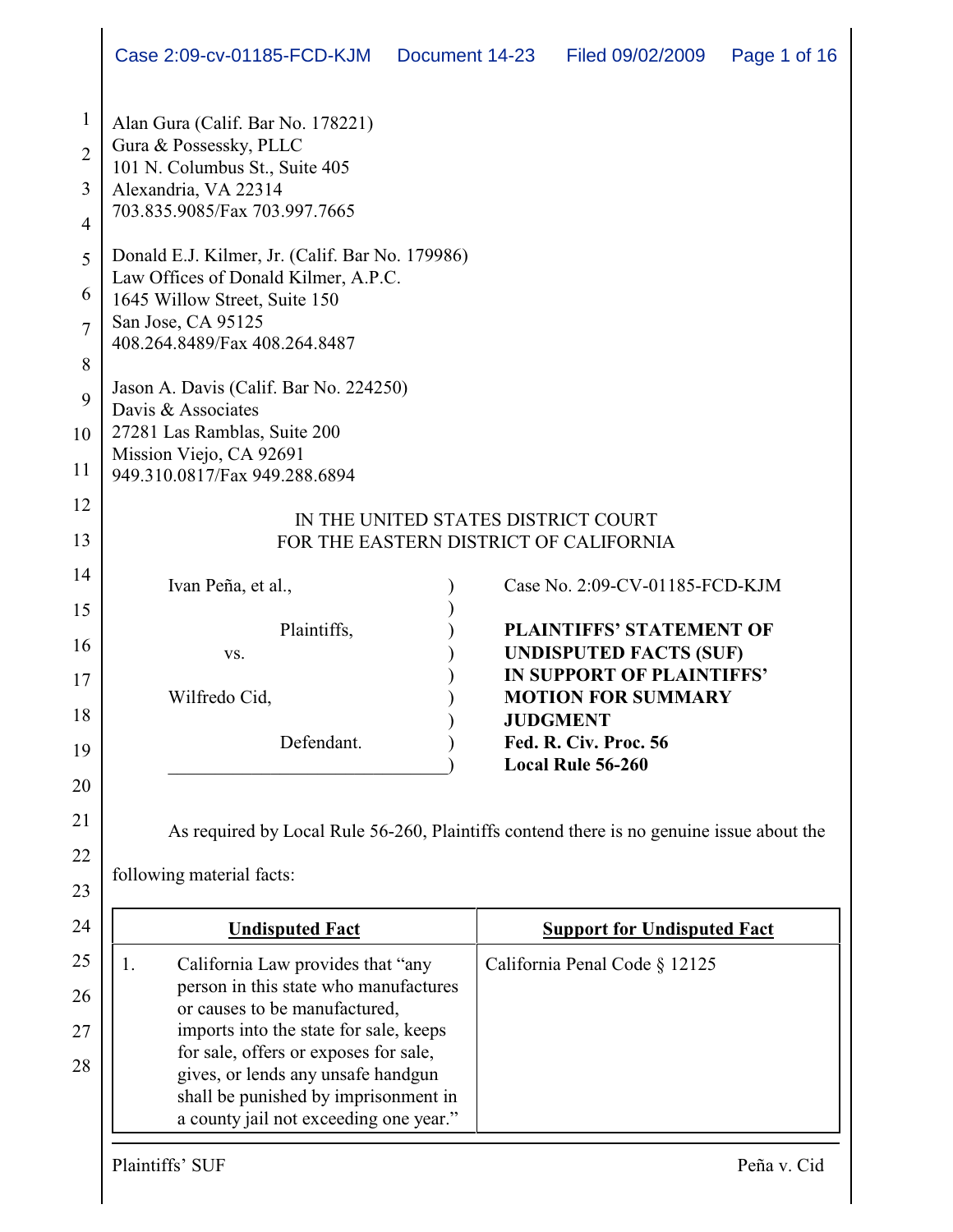|    | <b>Undisputed Fact</b>                                                                                                                                                                                                                              | <b>Support for Undisputed Fact</b>                                                                 |
|----|-----------------------------------------------------------------------------------------------------------------------------------------------------------------------------------------------------------------------------------------------------|----------------------------------------------------------------------------------------------------|
| 2. | California law presumes that all<br>handguns are "unsafe" and therefore,<br>generally barred from importation and<br>sale, unless those handguns have been<br>placed on the state's special roster of<br>handguns "determined not to be<br>unsafe." | California Penal Code §§ 12126 et seq.,<br>12131 et seq.                                           |
| 3. | Since $2007$ , a center-fire <sup>1</sup> semi-<br>automatic <sup>2</sup> handgun cannot make the<br>roster if it does not have both a<br>chamber load indicator and, if it has a<br>detachable magazine, a magazine<br>disconnect mechanism.       | California Penal Code §§ 12126(b)(5),<br>$12130(d)(2)$ .                                           |
| 4. | Since $2006$ , a rimfire <sup>3</sup> semi-automatic<br>handgun must have a magazine<br>disconnect mechanism if it has a<br>detachable magazine.                                                                                                    | California Penal Code §§ 12126(b)(6),<br>$12130(d)(3)$ .                                           |
| 5. | Handguns rostered prior to the<br>effective dates of these requirements<br>can remain rostered despite lacking<br>these features.                                                                                                                   | California Penal Code §§ 12126(b)(5),<br>$12126(b)(6)$ .                                           |
|    |                                                                                                                                                                                                                                                     |                                                                                                    |
|    |                                                                                                                                                                                                                                                     |                                                                                                    |
|    |                                                                                                                                                                                                                                                     |                                                                                                    |
|    |                                                                                                                                                                                                                                                     |                                                                                                    |
|    |                                                                                                                                                                                                                                                     | <sup>1</sup> Most handguns use center-fire ammunition, which fires a bullet when the center of the |
|    | cartridge is struck by the gun's firing pin, igniting the primer.                                                                                                                                                                                   |                                                                                                    |

24 25 26  $A$  semi-automatic handgun is handgun that fires one bullet each time the trigger is pulled, with the firing of each bullet causing the next round to be loaded into the chamber from a magazine. Most handguns in the United States are semi-automatic. Almost all the rest are revolvers, which hold several rounds in a rotating cylinder and also fire one bullet with each pull of the trigger. Nothing in the challenged laws, or this litigation, relates to fully-automatic weapons (machine guns), which are the subject of other specific legislative enactments.

28

27

 $3$  Rimfire ammunition, which is fired when struck on its rim by the gun's firing pin, is primarily used in the smallest calibers. For technical reasons, chamber load indicators are not feasible for rimfire ammunition.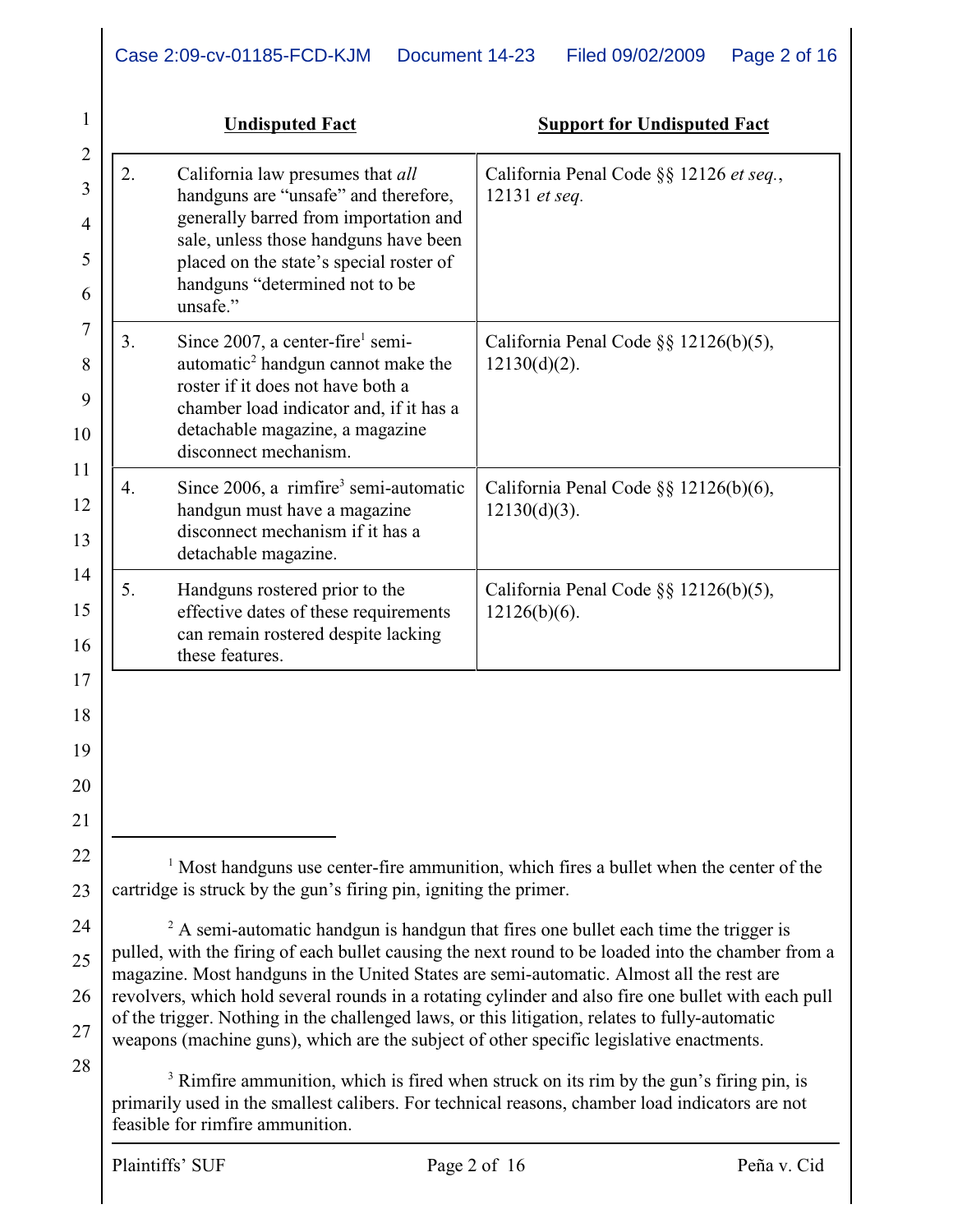|    | <b>Undisputed Fact</b>                                                                                                                                                                                                                                                                                                                                                                                                                                                                                   | <b>Support for Undisputed Fact</b>                                                                                                                                                                                                                                                                                                                                                             |
|----|----------------------------------------------------------------------------------------------------------------------------------------------------------------------------------------------------------------------------------------------------------------------------------------------------------------------------------------------------------------------------------------------------------------------------------------------------------------------------------------------------------|------------------------------------------------------------------------------------------------------------------------------------------------------------------------------------------------------------------------------------------------------------------------------------------------------------------------------------------------------------------------------------------------|
| 6. | A magazine disconnect mechanism is<br>"a mechanism that prevents a<br>semiautomatic pistol that has a<br>detachable magazine from operating<br>to strike the primer of ammunition in<br>the firing chamber when a detachable<br>magazine is not inserted in the<br>semiautomatic pistol."                                                                                                                                                                                                                | California Penal Code §12126(d).                                                                                                                                                                                                                                                                                                                                                               |
| 7. | A chamber load indicator ("CLI") is<br>"a device that plainly indicates that a<br>cartridge is in the firing chamber."                                                                                                                                                                                                                                                                                                                                                                                   | California Penal Code $\S$ 12126(c).                                                                                                                                                                                                                                                                                                                                                           |
| 8. | Not all CLIs satisfy the California<br>requirement. Under California law:<br>[A] device satisfies this definition if<br>it is readily visible, has incorporated<br>or adjacent explanatory text or<br>graphics, or both, and is designed<br>intended to indicate to a<br>and<br>reasonably foreseeable adult user<br>of the pistol, without requiring the<br>user to refer to a user's manual or<br>any other resource other than the<br>pistol itself, whether a cartridge is in<br>the firing chamber. | California Penal Code § 12126(c).                                                                                                                                                                                                                                                                                                                                                              |
| 9. | Defendant tests the sufficiency of<br>CLIs by asking his employees if they<br>understand the $CLI$ – and when the<br>regulatory authority's employees<br>allegedly fail to understand the CLI,<br>regardless of what the CLI is<br>"designed and intended to indicate to<br>a reasonable adult," the CLI is ruled<br>inadequate.                                                                                                                                                                         | Exhibit $A -$ Consisting of:<br>February 8, 2007 letter from California<br>Department of Justice to Mr. Kevin B. Reid,<br>Sr., of Sturm, Ruger & Co., Inc.<br>February 9, 2007 letter from California<br>Department of Justice to Mrs. Debra Else of<br>Springfield Armory, Inc.<br>October 3, 2007 from California Deparement<br>of Justice to Mrs. Debra Else of Springfield<br>Armory, Inc. |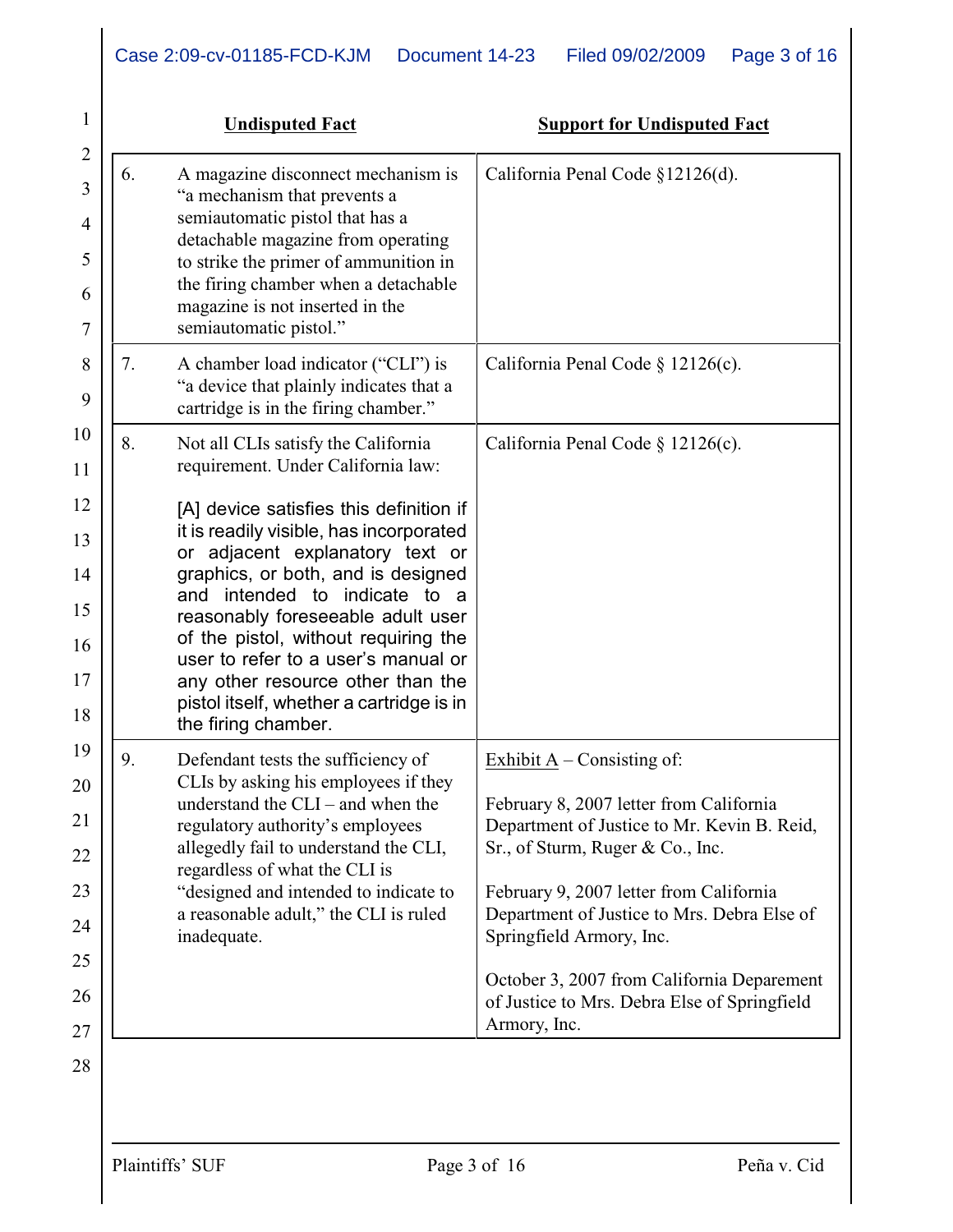| 1                   |     | <b>Undisputed Fact</b>                                                              | <b>Support for Undisputed Fact</b>                                                       |
|---------------------|-----|-------------------------------------------------------------------------------------|------------------------------------------------------------------------------------------|
| $\overline{2}$<br>3 | 10. | Given the rarity of CLIs and magazine                                               | Exhibit $B -$ Consisting of:                                                             |
| $\overline{4}$      |     | disconnect devices, handguns lacking<br>these features are in common use            | Jon Vernick, et al., "T Didn't Know the Gun                                              |
| 5                   |     | today, comprising the overwhelming<br>majority of handguns.                         | Was Loaded': An Explanation of Two Safety<br>Devices That Can Reduce the Risk of Un-     |
| 6                   |     |                                                                                     | intentional Firearm Injuries." 20 Journal of<br>Public Health Policy No. 4 at 433 (1999) |
| 7<br>8              |     |                                                                                     | Exhibit $C$ – Consisting of:                                                             |
| 9<br>10             |     |                                                                                     | Legislative History of "Unsafe Handgun Bill"<br>Author Bill File [See: pp. 6, 9, 10]     |
| 11                  |     |                                                                                     | Exhibit $D$ – Consisting of:                                                             |
| 12<br>13            |     |                                                                                     | Legislative History of "Unsafe Handgun Bill"<br>Senate Floor Analysis [See: p. 7]        |
| 14                  | 11. | California legislators specifically<br>considered that CLIs and magazine            | Exhibit $C$ – Consisting of:                                                             |
| 15                  |     | disconnects are available on only<br>perhaps 11% and 14% of handguns,               | Legislative History of "Unsafe Handgun Bill"<br>Author Bill File [See: pp. 6, 9, 10]     |
| 16<br>17            |     | respectively, as proposed by the<br>author of the bill mandating these<br>features. | Exhibit $D$ – Consisting of:                                                             |
| 18<br>19            |     |                                                                                     | Legislative History of "Unsafe Handgun Bill"<br>Senate Floor Analysis [See: p. 7]        |
| 20                  | 12. | Because CLIs and magazine<br>disconnect mechanisms were viewed                      | Exhibit $C$ – Consisting of:                                                             |
| 21                  |     | as beneficial, the California<br>Legislature hoped that mandating                   | Legislative History of "Unsafe Handgun Bill"<br>Author Bill File [See: pp. 6, 9, 10]     |
| 22                  |     | these features would alter the firearms<br>market.                                  |                                                                                          |
| 23                  | 13. | Since both the magazine disconnect                                                  | Exhibit $E -$ Consisting of:                                                             |
| 24<br>25            |     | and CLI requirements came into effect<br>on January 1, 2007, only one new           | August 10, 2009 article containing admission                                             |
| 26                  |     | model of semi-automatic handgun has                                                 | by California Department of Justice                                                      |
| 27                  |     | been approved for placement on the<br>California handgun roster.                    | Spokesperson (Gasparac).                                                                 |
|                     |     |                                                                                     |                                                                                          |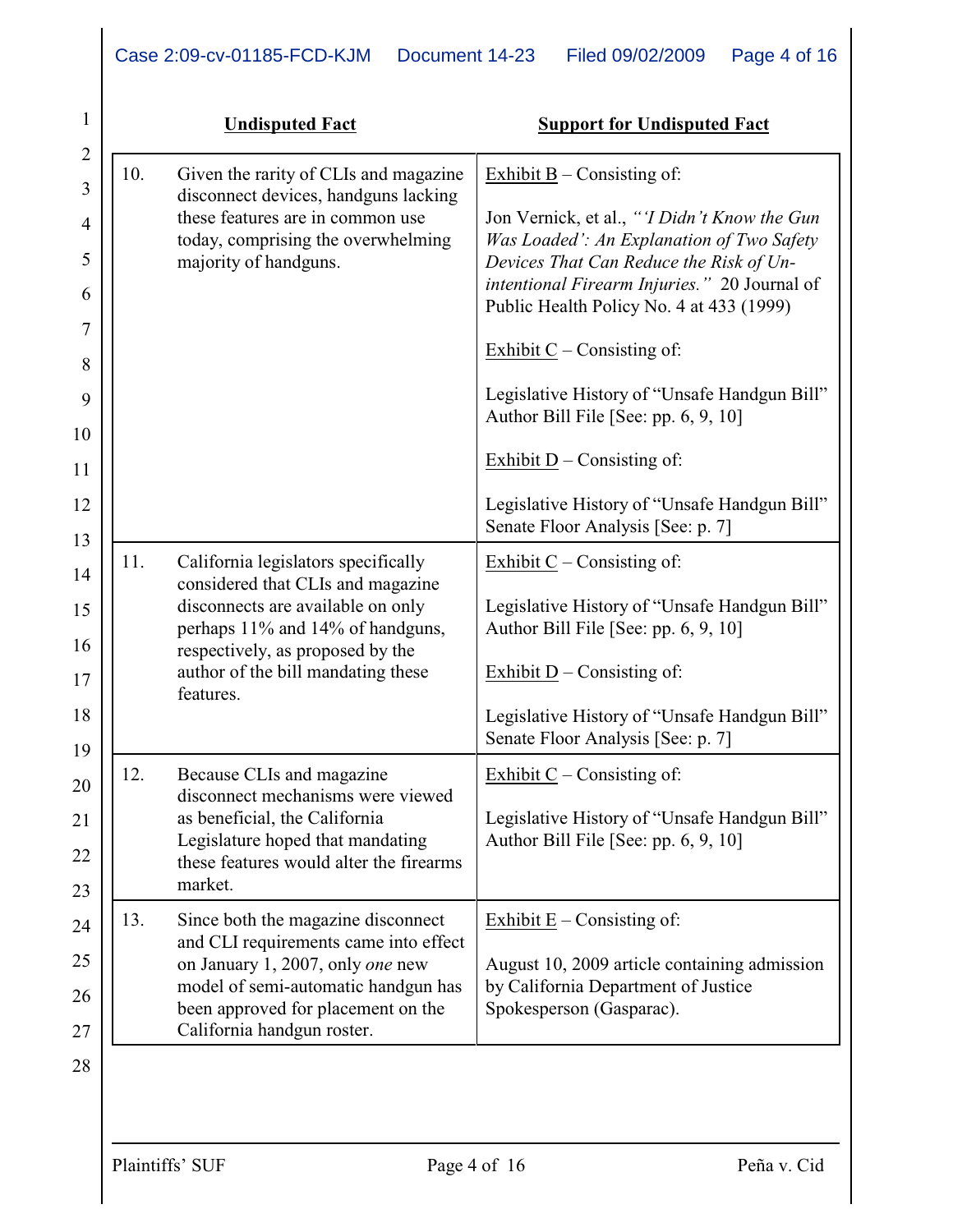| 1                   |     | <b>Undisputed Fact</b>                                                                             | <b>Support for Undisputed Fact</b>                                                                           |
|---------------------|-----|----------------------------------------------------------------------------------------------------|--------------------------------------------------------------------------------------------------------------|
| $\overline{2}$<br>3 | 14. | A handgun safety mechanism may fail                                                                | Exhibit $F$ – Consisting of:                                                                                 |
| 4                   |     | or be misused by the user of a<br>handgun.                                                         | Study Guide for Handgun Safety Certificate.<br>Published by the California Department of                     |
| 5                   |     |                                                                                                    | Justice. (p. 25)                                                                                             |
| 6<br>7              |     |                                                                                                    | Available at:<br>http://www.ag.ca.gov/firearms/forms/pdf/hscs<br>g.pdf                                       |
| 8                   | 15. | A chamber load indicator is a                                                                      | Exhibit $F$ – Consisting of:                                                                                 |
| 9<br>10             |     | mechanical device that may fail or be<br>misinterpreted by the user of a                           | Study Guide for Handgun Safety Certificate.                                                                  |
| 11                  |     | handgun.                                                                                           | Published by the California Department of<br>Justice. (p. 25)                                                |
| 12                  |     |                                                                                                    | Available at:                                                                                                |
| 13<br>14            |     |                                                                                                    | http://www.ag.ca.gov/firearms/forms/pdf/hscs<br>g.pdf                                                        |
| 15                  | 16. | A magazine disconnect mechanism is<br>a mechanical device that may fail.                           | Exhibit $F$ – Consisting of:                                                                                 |
| 16<br>17            |     |                                                                                                    | Study Guide for Handgun Safety Certificate.<br>Published by the California Department of<br>Justice. (p. 25) |
| 18<br>19<br>20      |     |                                                                                                    | Available at:<br>http://www.ag.ca.gov/firearms/forms/pdf/hscs<br>g.pdf                                       |
| 21                  | 17. | As the state advises handgun<br>purchasers, "Any machine can                                       | Exhibit $F$ – Consisting of:                                                                                 |
| 22                  |     | malfunction. A firearm is no                                                                       | Study Guide for Handgun Safety Certificate.                                                                  |
| 23                  |     | different."                                                                                        | Published by the California Department of<br>Justice. $(p. 25)$                                              |
| 24                  |     |                                                                                                    | Available at:                                                                                                |
| 25<br>26            |     |                                                                                                    | http://www.ag.ca.gov/firearms/forms/pdf/hscs<br>g.pdf                                                        |
| 27<br>28            | 18. | To acquire any handgun in California,<br>an individual must pass a written<br>handgun safety test. | California Penal Code $\S$ 12800 - 12808.                                                                    |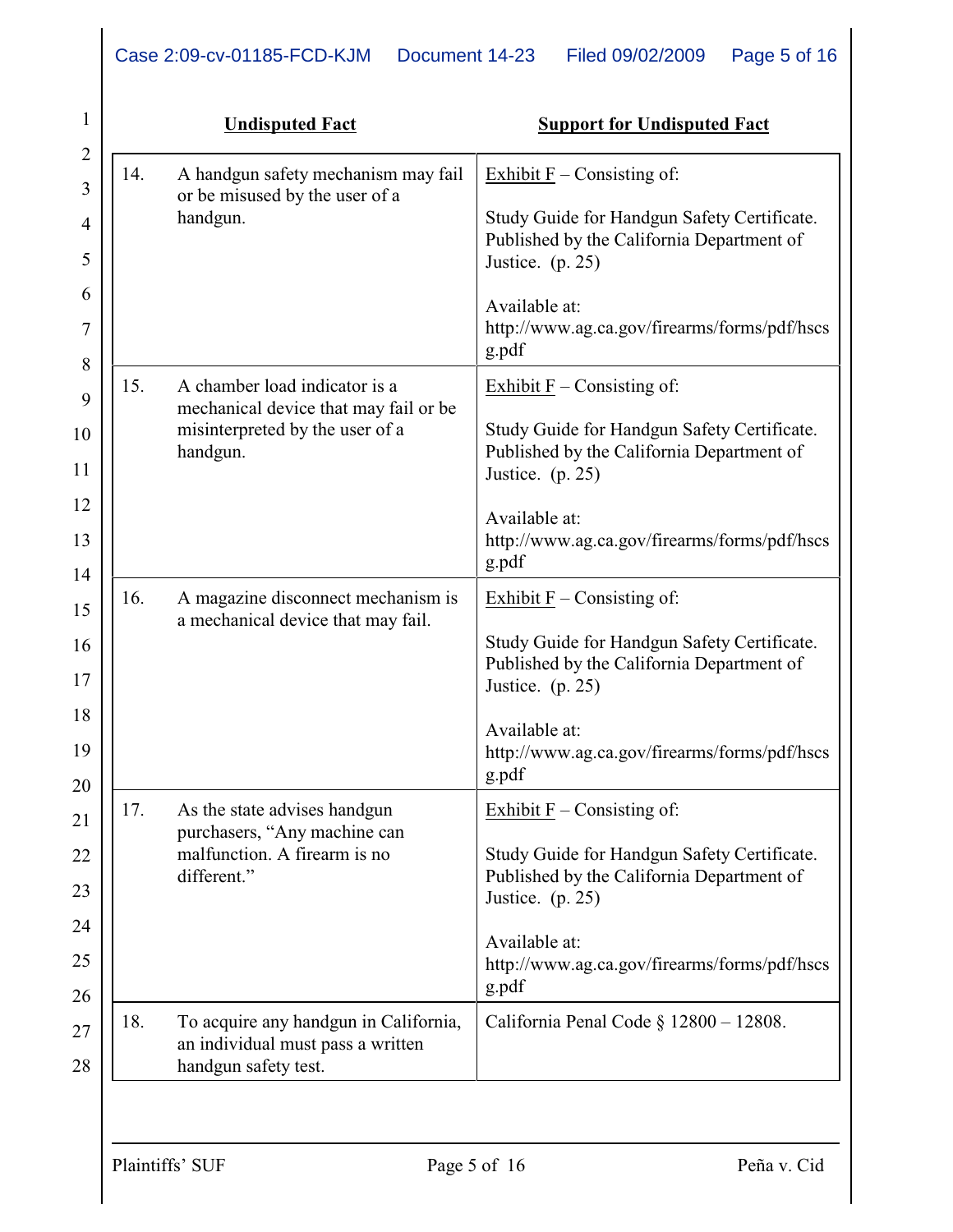| $\mathbf{1}$        |     | <b>Undisputed Fact</b>                                                                              | <b>Support for Undisputed Fact</b>                                                       |
|---------------------|-----|-----------------------------------------------------------------------------------------------------|------------------------------------------------------------------------------------------|
| $\overline{2}$<br>3 | 19. | The test requires knowledge of the                                                                  | Exhibit $F$ – Consisting of:                                                             |
| 4                   |     | basic rules of handgun safety, the first<br>of which is: "Treat all guns as if they<br>are loaded." | Study Guide for Handgun Safety Certificate.<br>Published by the California Department of |
| 5                   |     |                                                                                                     | Justice. $(p. 9)$                                                                        |
| 6<br>7              |     |                                                                                                     | Available at:<br>http://www.ag.ca.gov/firearms/forms/pdf/hscs                            |
| $8\,$               |     |                                                                                                     | g.pdf                                                                                    |
| 9                   | 20. | The state's study guide for the<br>handgun safety test further provides:                            | Exhibit $F$ – Consisting of:                                                             |
| 10                  |     |                                                                                                     | Study Guide for Handgun Safety Certificate.                                              |
| 11                  |     | Always assume that a gun is loaded<br>even if you think it is unloaded.                             | Published by the California Department of<br>Justice. $(p. 9)$                           |
| 12                  |     | Every time a gun is handled for any<br>reason, check to see that it is                              | Available at:                                                                            |
| 13<br>14            |     | unloaded [by following specific                                                                     | http://www.ag.ca.gov/firearms/forms/pdf/hscs<br>g.pdf                                    |
| 15                  |     | instructions for unloading the gun].                                                                |                                                                                          |
| 16                  |     | If you are unable to check a gun to<br>see if it is unloaded, leave it alone                        |                                                                                          |
| 17                  |     | and seek help from someone more<br>knowledgeable about guns.                                        |                                                                                          |
| 18                  | 21. | The state's specific instructions for                                                               | Exhibit $F$ – Consisting of:                                                             |
| 19                  |     | unloading a semi-automatic handgun<br>contained in its gun safety study guide                       | Study Guide for Handgun Safety Certificate.                                              |
| 20                  |     | provides that a mechanical safety                                                                   | Published by the California Department of<br>Justice. $(p. 20)$                          |
| 21                  |     | [It] is not foolproof so do not rely on                                                             |                                                                                          |
| 22<br>23            |     | the safety to prevent an accidental<br>discharge.                                                   | Available at:<br>http://www.ag.ca.gov/firearms/forms/pdf/hscs                            |
| 24                  |     | A safety should only be used as an                                                                  | g.pdf                                                                                    |
| 25                  |     | additional safety measure.                                                                          |                                                                                          |
| 26                  |     | Never pull the trigger on any firearm                                                               |                                                                                          |
| 27                  |     | with the safety in the "safe" position<br>because thereafter the firearm                            |                                                                                          |
| 28                  |     | could fire at any time without the<br>trigger ever being touched.                                   |                                                                                          |
|                     |     |                                                                                                     |                                                                                          |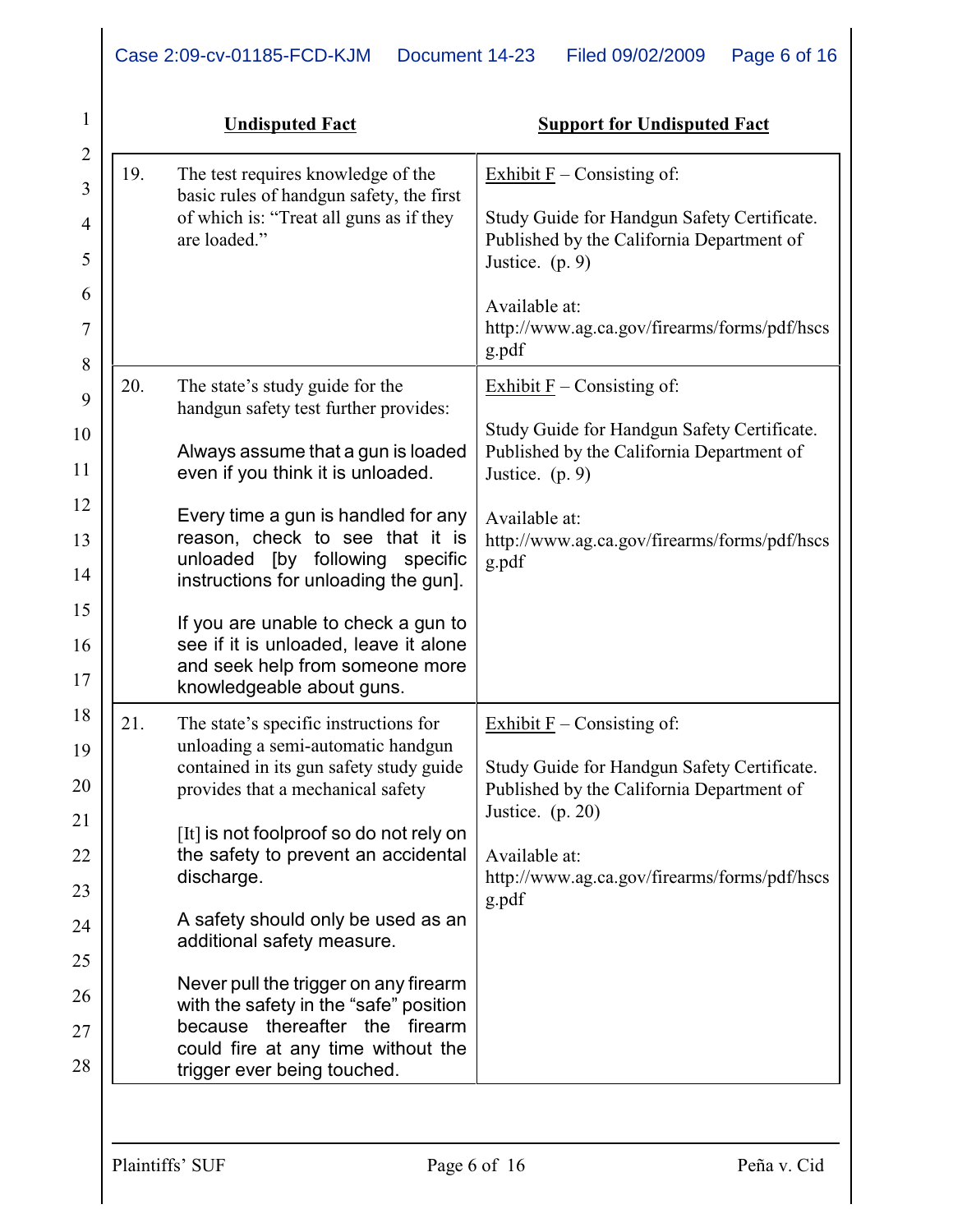| 1                                                                                                              |     | <b>Undisputed Fact</b>                                                                                                                                                                                                                                                                                                                                                                                                                                                                                                                                                                                                                                                                                                                                                                                                                 | <b>Support for Undisputed Fact</b>                                                                                                                                                                                             |
|----------------------------------------------------------------------------------------------------------------|-----|----------------------------------------------------------------------------------------------------------------------------------------------------------------------------------------------------------------------------------------------------------------------------------------------------------------------------------------------------------------------------------------------------------------------------------------------------------------------------------------------------------------------------------------------------------------------------------------------------------------------------------------------------------------------------------------------------------------------------------------------------------------------------------------------------------------------------------------|--------------------------------------------------------------------------------------------------------------------------------------------------------------------------------------------------------------------------------|
| $\overline{2}$<br>3<br>4<br>5<br>6<br>7<br>8<br>9                                                              | 22. | Although the state's gun safety study<br>guide does not discuss chamber load<br>indicators or magazine disconnect<br>devices, it teaches, in order to pass the<br>mandatory safety test, rules that would<br>have gun owners ignore such devices.<br>The study guide specifically instructs<br>that in order to verify a semi-<br>automatic handgun is unloaded, one<br>must remove the magazine and<br>visually inspect the chamber to verify<br>that it is empty.                                                                                                                                                                                                                                                                                                                                                                    | Exhibit $F$ – Consisting of:<br>Study Guide for Handgun Safety Certificate.<br>Published by the California Department of<br>Justice. (p. $45 - 47$ )<br>Available at:<br>http://www.ag.ca.gov/firearms/forms/pdf/hscs<br>g.pdf |
| 10<br>11<br>12<br>13<br>14<br>15<br>16<br>17<br>18<br>19<br>20<br>21<br>22<br>23<br>24<br>25<br>26<br>27<br>28 | 23. | In a large red box marked<br>"CAUTION," the state's gun safety<br>study guide provides:<br>should<br><b>NOT</b><br>You<br>assume<br>a<br>semiautomatic pistol is unloaded<br>just because the magazine<br>is<br>removed from the handgun.<br>Do not allow the slide to go forward<br><b>UNLESS</b> you have:<br>1. Checked again to be sure the<br>chamber is empty, and<br>2. Checked again to be sure the<br>magazine has been REMOVED.<br>If you pull the slide back ejecting<br>the cartridge, check the chamber,<br>let the slide go forward, and THEN<br>remove the magazine, you have a<br>loaded, dangerous firearm<br>(a<br>cartridge is in the chamber) even<br>though you have removed the<br>magazine. It is<br>common<br>and<br>sometimes fatal to make this error.<br><b>ALWAYS REMOVE THE</b><br><b>MAGAZINE FIRST!</b> | Exhibit $F$ – Consisting of:<br>Study Guide for Handgun Safety Certificate.<br>Published by the California Department of<br>Justice. (p. 22)<br>Available at:<br>http://www.ag.ca.gov/firearms/forms/pdf/hscs<br>g.pdf         |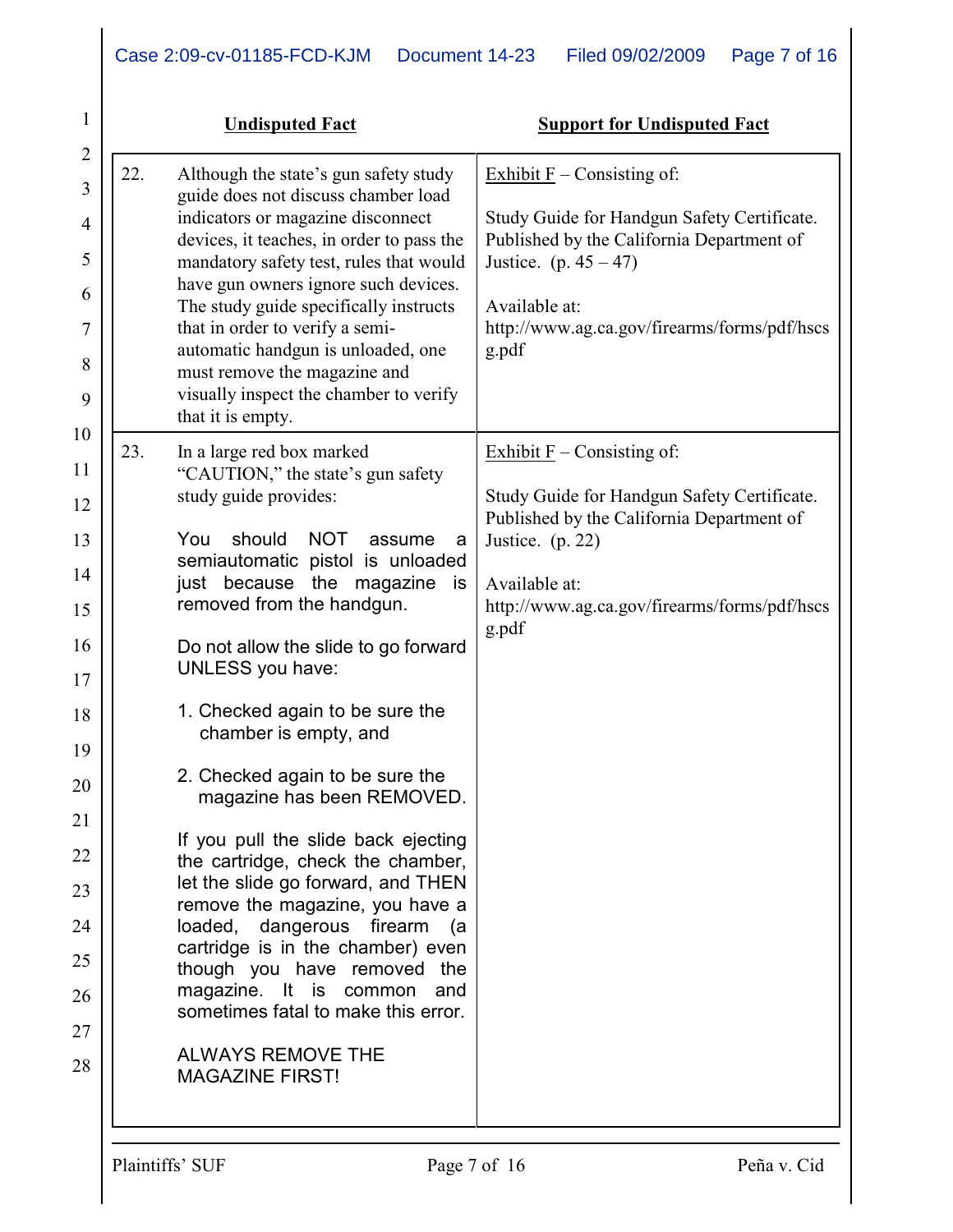|     | <b>Undisputed Fact</b>                                                                                                                                                                                                                                                 | <b>Support for Undisputed Fact</b>                           |
|-----|------------------------------------------------------------------------------------------------------------------------------------------------------------------------------------------------------------------------------------------------------------------------|--------------------------------------------------------------|
| 24. | In order to purchase a handgun, the<br>buyer must demonstrate that he or she<br>knows how to safely operate the<br>handgun, including following the<br>instructions set forth in $\P$ 23 above.                                                                        | California Penal Code § 12071(b)(8) et seq.                  |
| 25. | California law requires that all newly<br>purchased firearms either be<br>accompanied by an approved gun lock<br>or the purchaser's affidavit that she<br>owns an adequate lock box or gun<br>safe.                                                                    | California Penal Code § 12088.1 et seq.                      |
| 26. | Listings on the California handgun<br>roster are valid for one year, and must<br>be renewed annually, including<br>payment of an annual fee, prior to<br>expiration to remain valid.                                                                                   | 11 Calif. Code of Regulations § 4072(b).                     |
| 27. | Defendant charges firearms<br>manufacturers, importers, and dealers<br>annual fees, ostensibly to operate the<br>handgun roster program. Any handgun<br>whose manufacturer fails to pay the<br>required fees may be excluded from<br>the roster for that reason alone. | California Penal Code $\S\S$ 12131(a)(1),<br>$12131(a)(2)$ . |
| 28. | The initial and renewal annual listing<br>fees for inclusion on the handgun<br>roster are \$200.                                                                                                                                                                       | 11 Calif. Code of Regulations § 4072(b).                     |
| 29. | Other than the California DOJ, only<br>the manufacturer/importer of a<br>handgun model is authorized to<br>submit that handgun model to a DOJ-<br>Certified Laboratory for testing.                                                                                    | 11 Calif. Code of Regulations $\S$ 4059(c).                  |
|     |                                                                                                                                                                                                                                                                        |                                                              |
|     |                                                                                                                                                                                                                                                                        |                                                              |
|     |                                                                                                                                                                                                                                                                        |                                                              |
|     |                                                                                                                                                                                                                                                                        |                                                              |
|     |                                                                                                                                                                                                                                                                        |                                                              |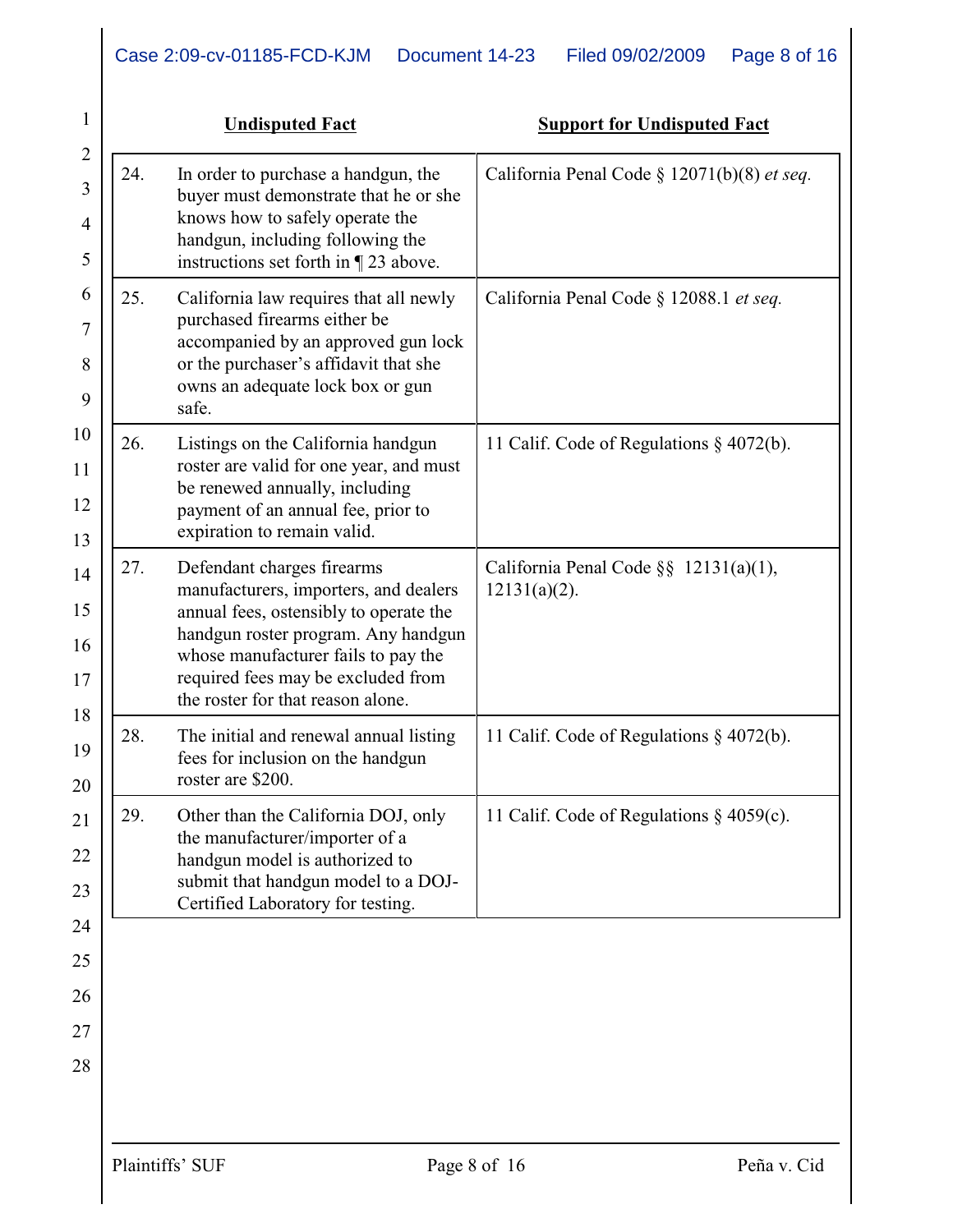| 1                                            |     | <b>Undisputed Fact</b>                                                                                                                                                                                                                                                                                                                                                          | <b>Support for Undisputed Fact</b>                                                     |
|----------------------------------------------|-----|---------------------------------------------------------------------------------------------------------------------------------------------------------------------------------------------------------------------------------------------------------------------------------------------------------------------------------------------------------------------------------|----------------------------------------------------------------------------------------|
| $\overline{2}$<br>3<br>4<br>5<br>6<br>7<br>8 | 30. | A handgun can remain on the roster if<br>its manufacturer/importer goes out of<br>business or discontinues the model,<br>provided that the model is not being<br>offered for sale to licensed dealers,<br>and "a fully licensed wholesaler,<br>distributor, or dealer submits a written<br>request to continue the listing and<br>agrees to pay the annual maintenance<br>fee." | 11 Calif. Code of Regulations $\S$ 4070(d).                                            |
| 9<br>10<br>11<br>12<br>13                    | 31. | So long as a handgun is sold to dealers<br>outside of California, the handgun's<br>manufacturer can cause the sale of that<br>handgun to be forbidden inside<br>California by failing to submit the gun<br>for testing in that state or refusing to<br>pay the annual \$200 fee.                                                                                                | California Penal Code § 12131;<br>11 Calif. Code of Regulations §§ 4059, 4070,<br>4072 |
| 14<br>15<br>16<br>17<br>18<br>19             | 32. | A manufacturer/importer or other<br>responsible party may submit a<br>written request to list a handgun<br>model that was voluntarily<br>discontinued or was removed for lack<br>of payment of the annual maintenance<br>fee. The request may be approved, and<br>the handgun restored to the "safe gun"<br>roster, provided the fee is paid.                                   | 11 Calif. Code of Regulations §4070(e).                                                |
| 20                                           |     |                                                                                                                                                                                                                                                                                                                                                                                 |                                                                                        |
| $\overline{21}$                              |     |                                                                                                                                                                                                                                                                                                                                                                                 |                                                                                        |
| 22                                           |     |                                                                                                                                                                                                                                                                                                                                                                                 |                                                                                        |
| 23                                           |     |                                                                                                                                                                                                                                                                                                                                                                                 |                                                                                        |
| 24                                           |     |                                                                                                                                                                                                                                                                                                                                                                                 |                                                                                        |
| 25                                           |     |                                                                                                                                                                                                                                                                                                                                                                                 |                                                                                        |
| 26<br>27                                     |     |                                                                                                                                                                                                                                                                                                                                                                                 |                                                                                        |
| 28                                           |     |                                                                                                                                                                                                                                                                                                                                                                                 |                                                                                        |
|                                              |     |                                                                                                                                                                                                                                                                                                                                                                                 |                                                                                        |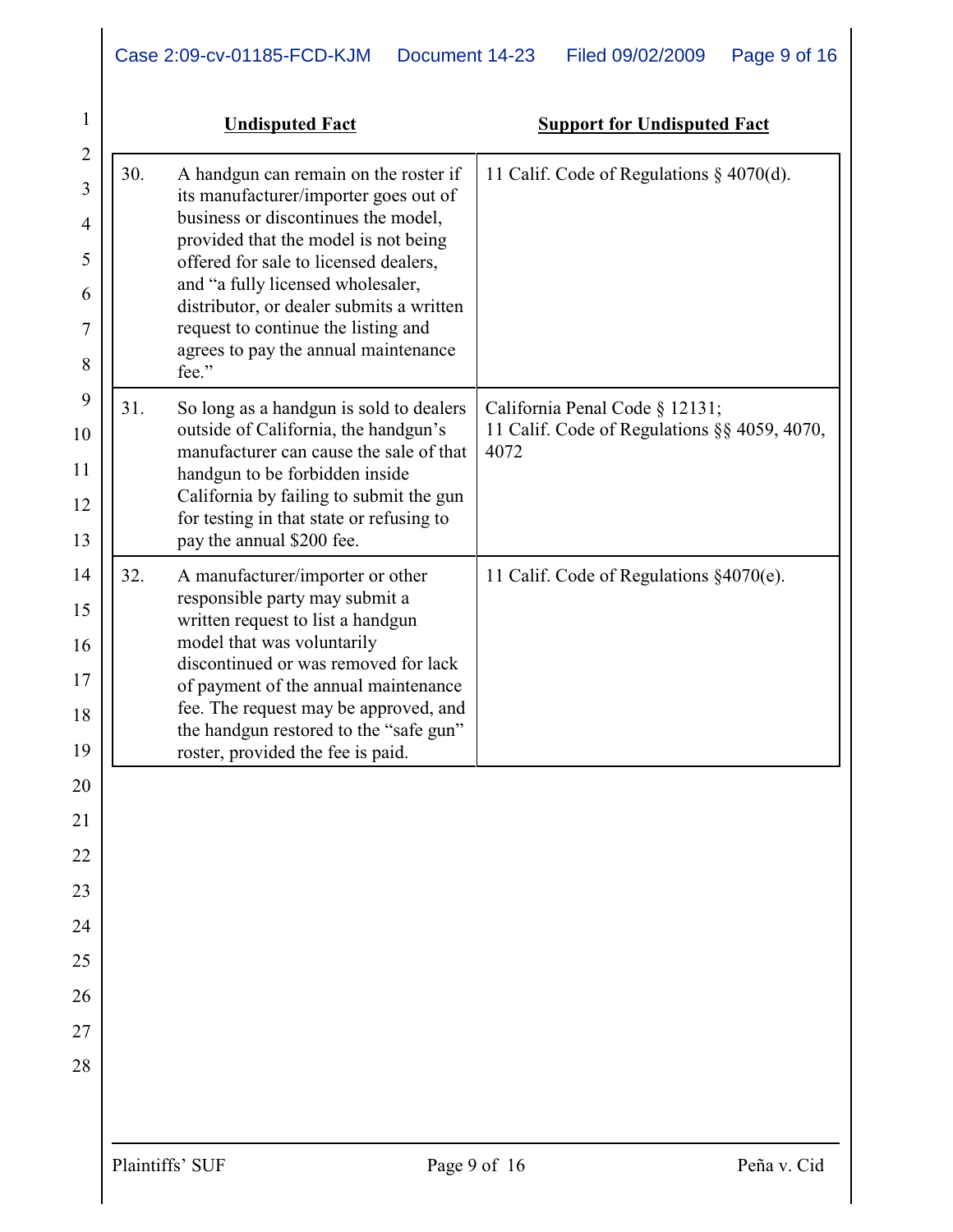| 1        |     | <b>Undisputed Fact</b>                                                         | <b>Support for Undisputed Fact</b>     |
|----------|-----|--------------------------------------------------------------------------------|----------------------------------------|
| 2<br>3   | 33. | The following firearms and                                                     | California Penal Code §§ 12125, 12132, |
| 4        |     | transactions are exempted from the<br>handgun rostering requirement:           | 12133                                  |
| 5        |     | (1) Firearms defined as curios or relics                                       |                                        |
| 6        |     | under federal law;<br>(2) The purchase of any firearm by                       |                                        |
| 7        |     | any law enforcement officer - State or                                         |                                        |
| 8        |     | Federal;<br>(3) Pistols that are designed expressly                            |                                        |
| 9        |     | for use in Olympic target shooting<br>events, as defined by rule;              |                                        |
| 10       |     | (4) Certain single-action revolvers, as<br>defined by rule; and                |                                        |
| 11       |     | (5) The sale, loan, or transfer of any                                         |                                        |
| 12       |     | firearm that is to be used solely as a<br>prop during the course of a motion   |                                        |
| 13<br>14 |     | picture, television, or video<br>production by authorized people               |                                        |
| 15       |     | related to the production.                                                     |                                        |
| 16       | 34. | It is not illegal in California to import<br>an unrostered handgun when moving | California Penal Code §§ 12125(a).     |
| 17       |     | into the state without the intention of                                        |                                        |
| 18       |     | selling it, nor is it illegal in California<br>to possess or use an unrostered |                                        |
| 19       |     | handgun that is otherwise lawful to<br>possess or use.                         |                                        |
| 20       | 35  | California also exempts private party                                          | California Penal Code §§ 12132, 12133  |
| 21       |     | transfers, intra-familial transfers<br>including gifts and bequests, various   |                                        |
| 22<br>23 |     | loans, and various single-action<br>revolvers. <sup>4</sup>                    |                                        |
| 24       |     |                                                                                |                                        |
| 25       |     |                                                                                |                                        |
| 26       |     |                                                                                |                                        |
| 27       |     |                                                                                |                                        |

<sup>4</sup> "Single" or "double" action refers to the gun's trigger function, one "action" being the effect of drawing back the hammer, another "action" being the effect of dropping the hammer. Guns can be designed to operate in single-action, double-action, or effectively both (if a gun has a hammer that might be retracted either manually or by pulling the trigger).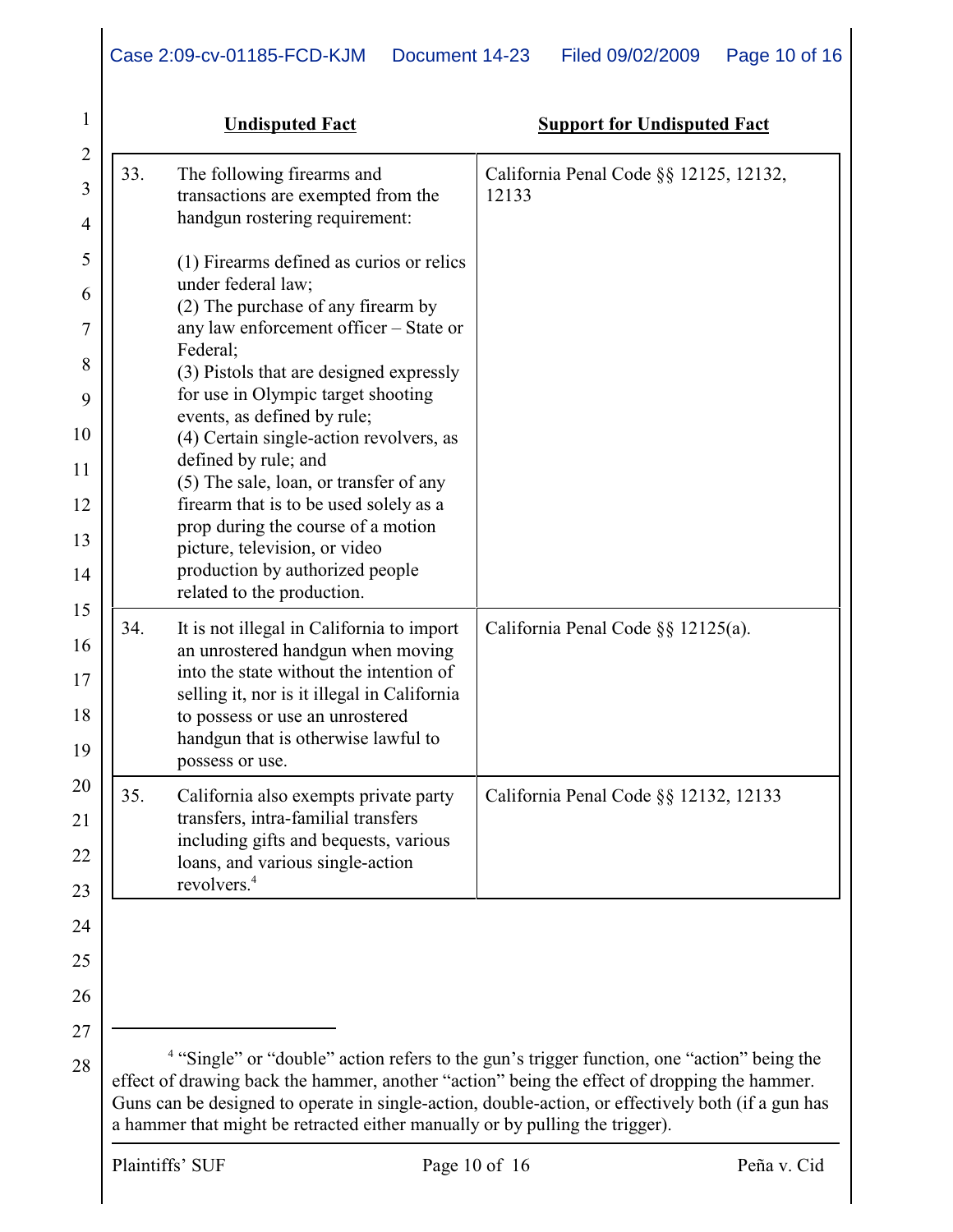|     | <b>Undisputed Fact</b>                                                                                                                                                                                             | <b>Support for Undisputed Fact</b>                                                                                                                                                    |
|-----|--------------------------------------------------------------------------------------------------------------------------------------------------------------------------------------------------------------------|---------------------------------------------------------------------------------------------------------------------------------------------------------------------------------------|
| 36. | Plaintiff Ivan Peña has sought to<br>purchase a Para USA (Para Ordnance)<br>P1345SR / Stainless Steel .45 ACP<br>4.25", and has identified a willing<br>seller who stands ready to deliver said<br>handgun to him. | Declaration of Ivan Peña ¶ 4.                                                                                                                                                         |
| 37. | Peña's Para USA P1345SR was listed<br>on California's Handgun Roster until<br>December 31, 2005, when it was<br>discontinued and its listing not<br>renewed.                                                       | Exhibit $G$ – Consisting of:<br>Department of Justice Bureau of Firearms<br>De-Certified Handgun Models (p.7)<br>Available at:                                                        |
|     |                                                                                                                                                                                                                    | http://ag.ca.gov/firearms/forms/pdf/removed.<br>pdf                                                                                                                                   |
| 38. | Peña cannot lawfully purchase and<br>take possession of the handgun as that<br>handgun is not on the California<br>Handgun Roster.                                                                                 | Exhibit $G$ – Consisting of:<br>Department of Justice Bureau of Firearms<br>De-Certified Handgun Models (p.7)<br>Available at:<br>http://ag.ca.gov/firearms/forms/pdf/removed.<br>pdf |
| 39. | Peña fears arrest, prosecution, fine and<br>incarceration if he completes this<br>handgun purchase.                                                                                                                | Declaration of Ivan Peña ¶ 7.                                                                                                                                                         |
| 40. | Plaintiff Roy Vargas has sought to<br>purchase a Glock 21 SF with an<br>ambidextrous magazine release, and<br>has identified a willing seller who<br>stands ready to deliver said handgun<br>to Plaintiff.         | Declaration of Roy Vargas ¶ 4.                                                                                                                                                        |
| 41. | Vargas cannot lawfully purchase and<br>take possession of the handgun as that<br>handgun is not listed on the California<br>Handgun Roster.                                                                        | Declaration of Roy Vargas ¶ 5.                                                                                                                                                        |
| 42. | Vargas fears arrest, prosecution, fine<br>and incarceration if he completes this<br>handgun purchase.                                                                                                              | Declaration of Roy Vargas ¶ 6.                                                                                                                                                        |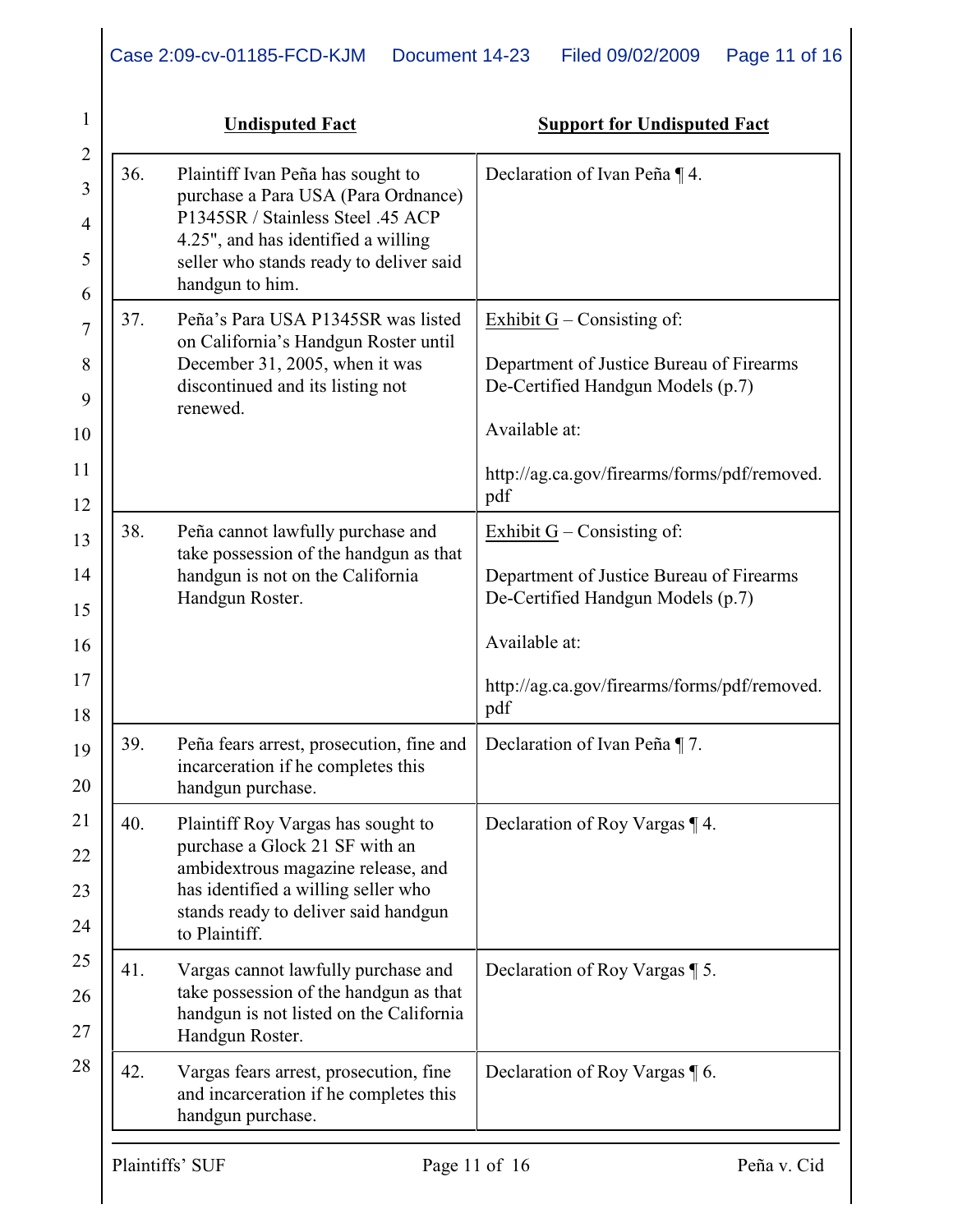|     | <b>Undisputed Fact</b>                                                                                                                                                                                                                                             | <b>Support for Undisputed Fact</b>                                                                                                                        |
|-----|--------------------------------------------------------------------------------------------------------------------------------------------------------------------------------------------------------------------------------------------------------------------|-----------------------------------------------------------------------------------------------------------------------------------------------------------|
| 43. | Vargas was born without an arm<br>below the right elbow.                                                                                                                                                                                                           | Declaration of Roy Vargas ¶ 7.                                                                                                                            |
| 44. | The Glock 21 SF-STD with a standard<br>magazine release is listed on the<br>California Handgun Roster.                                                                                                                                                             | Declaration of Roy Vargas ¶ 8.                                                                                                                            |
| 45. | The Glock-21 SF with ambidextrous<br>magazine release is superior for left-<br>handed shooters such as Mr. Vargas,<br>as opposed to the approved version of<br>the Glock 21.                                                                                       | Declaration of Roy Vargas ¶ 9.                                                                                                                            |
| 46. | Glock's efforts to add the Glock 21 SF<br>with ambidextrous magazine release<br>to the California Roster have failed.                                                                                                                                              | Exhibit $H -$ Consisting of:<br>January 12, 2007 Letter from California<br>Department of Justice to Mr. Carlos Guevara,<br>General Counsel of Glock, Inc. |
| 47. | Defendant permits Glock customers to<br>have their Glock 21 SF-STD<br>handguns fitted with an ambidextrous<br>release at the Glock factory.                                                                                                                        | Exhibit $H -$ Consisting of:<br>January 12, 2007 Letter from California<br>Department of Justice to Mr. Carlos Guevara,<br>General Counsel of Glock, Inc. |
| 48. | Plaintiff Doña Croston has sought to<br>purchase a Springfield Armory XD-45<br>Tactical 5" Bi-Tone stainless<br>steel/black handgun in .45 ACP,<br>model number XD9623, and has<br>identified a willing seller who stands<br>ready to deliver said handgun to her. | Declaration of Doña Croston ¶ 4.                                                                                                                          |
| 49. | Croston cannot lawfully purchase and<br>take possession of the handgun as that<br>handgun is not on the California<br>Handgun Roster.                                                                                                                              | Declaration of Doña Croston ¶ 5.                                                                                                                          |
| 50. | Croston fears arrest, prosecution, fine<br>and incarceration if she completes this<br>handgun purchase.                                                                                                                                                            | Declaration of Doña Croston ¶ 6.                                                                                                                          |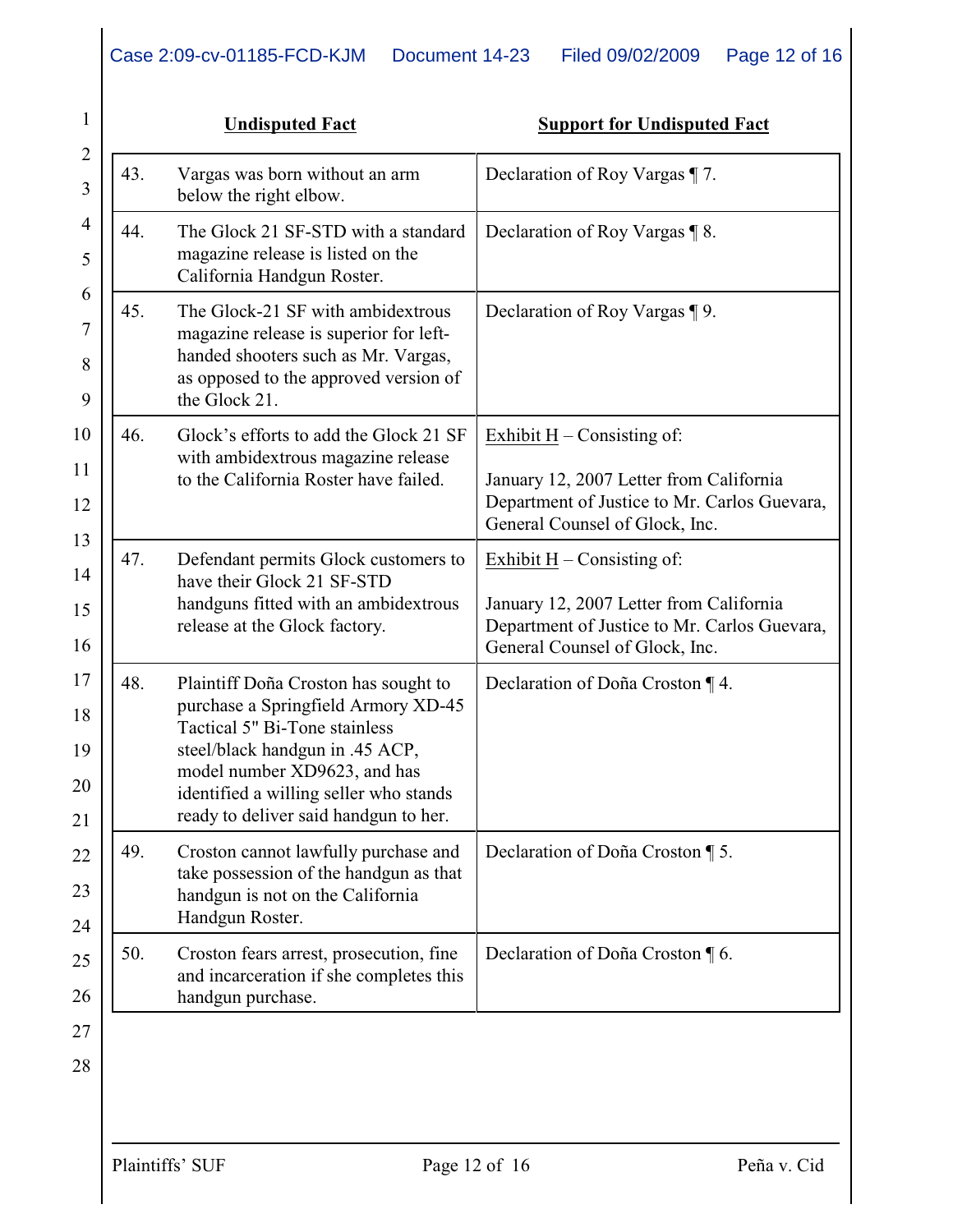|     | <b>Undisputed Fact</b>                                                                                                                                                                                                                                                                                                                    | <b>Support for Undisputed Fact</b>                                                                                                                                                                                                                               |
|-----|-------------------------------------------------------------------------------------------------------------------------------------------------------------------------------------------------------------------------------------------------------------------------------------------------------------------------------------------|------------------------------------------------------------------------------------------------------------------------------------------------------------------------------------------------------------------------------------------------------------------|
| 51. | Other models of this identical gun -<br>but in different colors – are listed on<br>the handgun roster and are thus<br>available to Ms. Croston: the XD-45<br>Tactical 5" .45 ACP in black (model<br>XD9621), the XD-45 Tactical 5" .45<br>ACP in OD Green (model XD9622),<br>and the XD-45 Tactical 5" .45 ACP in<br>Dark Earth (XD9162). | Exhibit $I$ – Consisting of:<br>California Department of Justice Roster of<br>Approved Guns made by Springfield Armory.<br>Available at:<br>http://certguns.doj.ca.gov/safeguns resp.asp                                                                         |
| 52. | The particular Bi-Tone XD-45 that<br>Ms. Croston would possess was not<br>released until after California required<br>newly-listed guns to have a chamber<br>load indicator and magazine<br>disconnect device.                                                                                                                            | Exhibit $A$ – Consisting of:<br>February 9, 2007 letter from California<br>Department of Justice to Mrs. Debra Else of<br>Springfield Armory, Inc.<br>October 3, 2007 from California Deparement<br>of Justice to Mrs. Debra Else of Springfield<br>Armory, Inc. |
| 53. | Springfield Armory could not get the<br>XD-45 in .45 ACP and Bi-Tone finish<br>registered given the new listing<br>requirements.                                                                                                                                                                                                          | Exhibit $A$ – Consisting of:<br>February 9, 2007 letter from California<br>Department of Justice to Mrs. Debra Else of<br>Springfield Armory, Inc.<br>October 3, 2007 from California Deparement<br>of Justice to Mrs. Debra Else of Springfield<br>Armory, Inc. |
| 54. | The XD-45 Bi-Tone in .45 has a<br>loaded chamber indicator, but the<br>California Department of Justice has<br>decided it does not qualify under<br>Penal Code $\S$ 12126(c).                                                                                                                                                             | Exhibit $J$ – Consisting of:<br><b>Technical Data from Springfield Armory</b>                                                                                                                                                                                    |
| 55. | The XD-45 also lacks a magazine<br>disconnect device.                                                                                                                                                                                                                                                                                     | Exhibit $J$ – Consisting of:<br>Technical Data from Springfield Armory                                                                                                                                                                                           |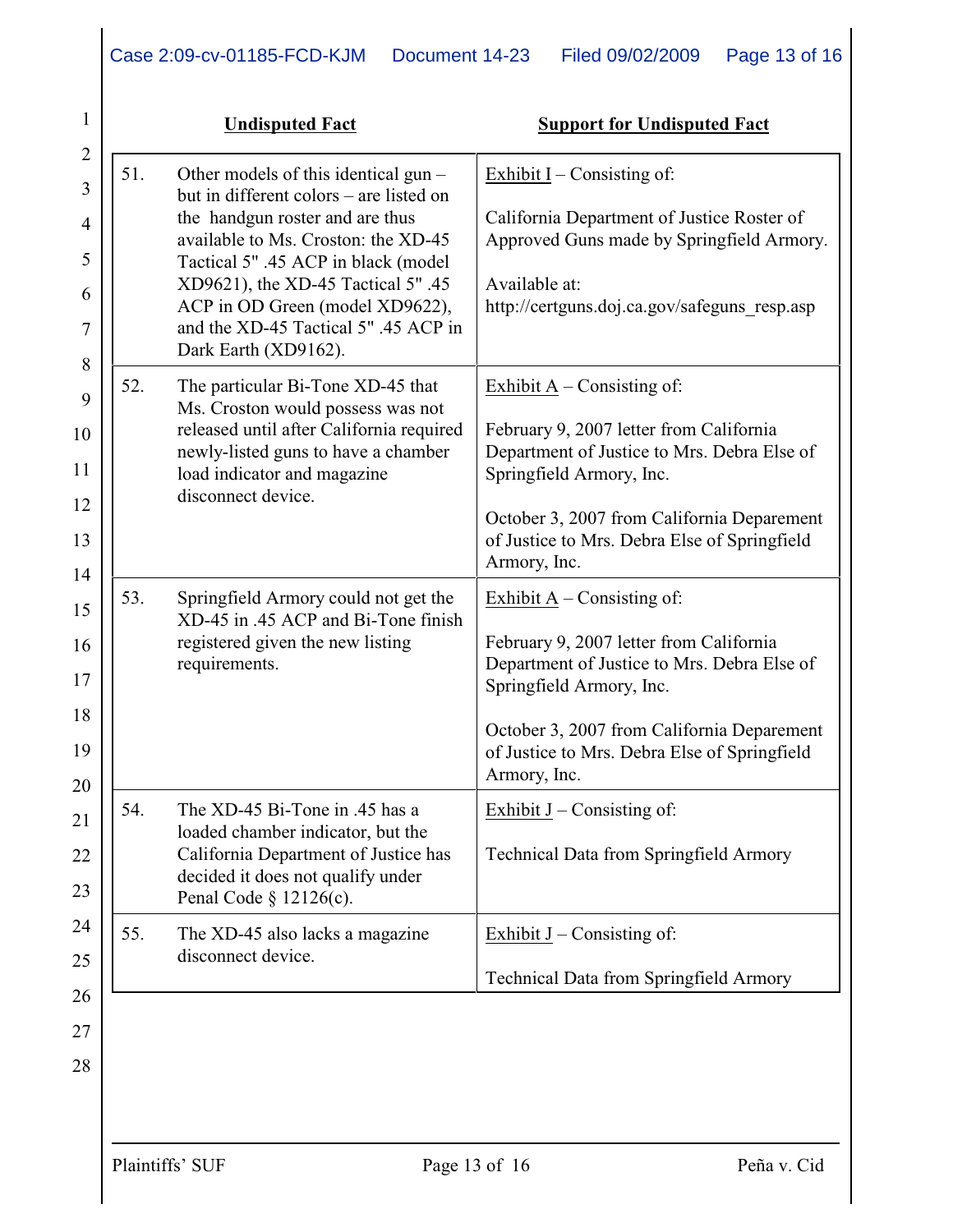|     | <b>Undisputed Fact</b>                                                                                                                                                                                                                   | <b>Support for Undisputed Fact</b>                                                                                                                                                                                                                                                                                      |
|-----|------------------------------------------------------------------------------------------------------------------------------------------------------------------------------------------------------------------------------------------|-------------------------------------------------------------------------------------------------------------------------------------------------------------------------------------------------------------------------------------------------------------------------------------------------------------------------|
| 56. | The handgun at issue in District of<br>Columbia v. Heller, 128 S. Ct. 2783<br>(2008), was a High Standard 9-shot<br>revolver in .22 with a 9.5" Buntline-<br>style <sup>5</sup> barrel.                                                  | Exhibit $K$ – Consisting of:<br>Redacted copy of Application for Firearm<br>Registration Certificate for Dick A. Heller.<br>This document was Exh A. On Motion for<br>Summary Judgment in Civil Case 03-0213-<br>EGS [4-10]; JA 32 in D.C. Cir. 04-7041;<br>App. to Pet. For Cert. U.S. Supreme Ct. 07-<br>290 at 119a. |
| 57. | Plaintiff Brett Thomas has sought to<br>purchase an identical High Standard<br>9-shot revolver in .22 with a 9.5"<br>Butline-style barrel, and has identified<br>a willing seller who stands ready to<br>deliver said handgun to Thomas. | Declaration of Brett Thomas 1 5.                                                                                                                                                                                                                                                                                        |
| 58. | Thomas cannot lawfully purchase and<br>take possession of the handgun as that<br>handgun is not on the California<br>Handgun Roster.                                                                                                     | Declaration of Brett Thomas 16.                                                                                                                                                                                                                                                                                         |
| 59. | Thomas fears arrest, prosecution, fine<br>and incarceration if he completes this<br>handgun purchase.                                                                                                                                    | Declaration of Brett Thomas ¶ 7.                                                                                                                                                                                                                                                                                        |
| 60. | <b>Plaintiff Second Amendment</b><br>Foundation, Inc. ("SAF") is a non-<br>profit membership organization<br>incorporated under the laws of<br>Washington with its principal place of<br>business in Bellevue, Washington.               | Declaration of Alan Gottlieb, Executive Vice<br>President of Second Amendment Foundation,<br>Inc., $\P$ 2.                                                                                                                                                                                                              |
| 61. | SAF has over 650,000 members and<br>supporters nationwide, including<br>many in California.                                                                                                                                              | Declaration of Alan Gottlieb, Executive Vice<br>President of Second Amendment Foundation,<br>Inc., $\P$ 3.                                                                                                                                                                                                              |

A "Buntline" is a Western-style extra-long barrel revolver, named for  $19<sup>th</sup>$ -century novelist Ned Buntline who was said to commission such guns for famous personalities of the day.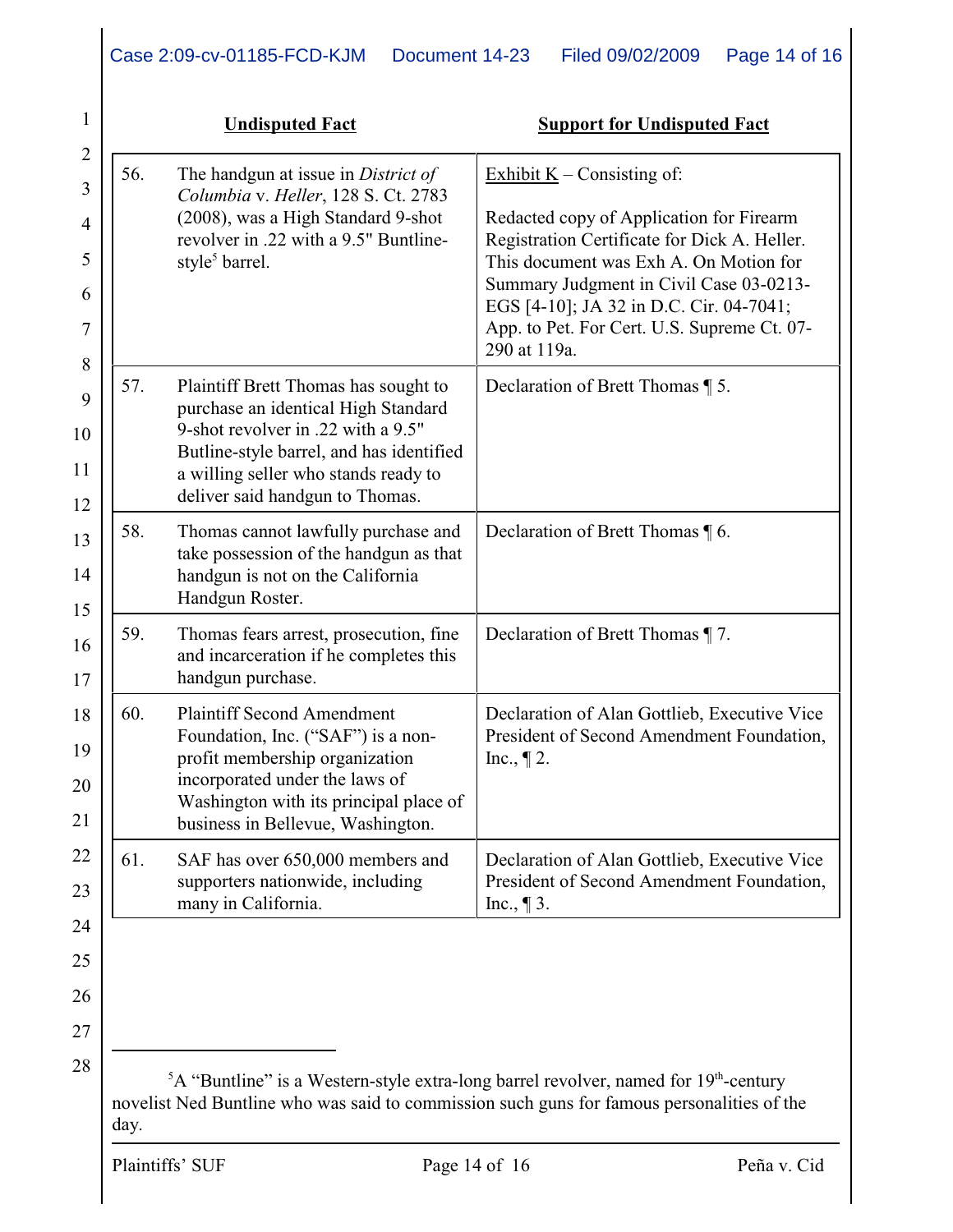| 1              |     | <b>Undisputed Fact</b>                                                                                                                                             | <b>Support for Undisputed Fact</b>                                                                         |
|----------------|-----|--------------------------------------------------------------------------------------------------------------------------------------------------------------------|------------------------------------------------------------------------------------------------------------|
| $\overline{2}$ |     |                                                                                                                                                                    |                                                                                                            |
| 3              | 62. | The purposes of SAF include<br>education, research, publishing and                                                                                                 | Declaration of Alan Gottlieb, Executive Vice<br>President of Second Amendment Foundation,                  |
| 4<br>5         |     | legal action focusing on the<br>Constitutional right to privately own<br>and possess firearms, and the                                                             | Inc., $\P$ 4.                                                                                              |
| 6              |     | consequences of gun control.                                                                                                                                       |                                                                                                            |
| 7<br>8         | 63. | Plaintiff The Calguns Foundation, Inc.<br>is a non-profit organization<br>incorporated under the laws of<br>California with its principal place of                 | Declaration of Gene Hoffman, Jr., Chairman<br>of the Calguns Foundation, Inc., $\P$ 2.                     |
| 9              |     | business in Redwood City, California.                                                                                                                              |                                                                                                            |
| 10<br>11       | 64. | The purposes of Calguns include<br>supporting the California firearms                                                                                              | Declaration of Gene Hoffman, Jr., Chairman<br>of the Calguns Foundation, Inc., 1 3.                        |
| 12             |     | community by promoting education<br>for all stakeholders about firearm                                                                                             |                                                                                                            |
| 13             |     | laws, rights and privileges, and                                                                                                                                   |                                                                                                            |
| 14             |     | securing the civil rights of California<br>gun owners, who are among its<br>members and supporters.                                                                |                                                                                                            |
| 15<br>16<br>17 | 65. | SAF and Calguns expend their<br>resources encouraging exercise of the<br>right to bear arms, and advising and                                                      | Declaration of Alan Gottlieb, Executive Vice<br>President of Second Amendment Foundation,<br>Inc., $\P$ 5. |
| 18             |     | educating their members, supporters,                                                                                                                               |                                                                                                            |
| 19             |     | and the general public about the<br>legality of particular firearms. The                                                                                           | Declaration of Gene Hoffman, Jr., Chairman<br>of the Calguns Foundation, Inc., 14.                         |
| 20             |     | issues raised by, and consequences of,<br>Defendant's policies, are of great                                                                                       |                                                                                                            |
| 21             |     | interest to SAF and Calguns'<br>constituencies.                                                                                                                    |                                                                                                            |
| 22             | 66. | Defendant's policies regularly cause<br>the expenditure of resources by SAF<br>and Calguns as people turn to these<br>organizations for advice and<br>information. | Declaration of Alan Gottlieb, Executive Vice                                                               |
| 23             |     |                                                                                                                                                                    | President of Second Amendment Foundation,<br>Inc., $\P$ 6.                                                 |
| 24             |     |                                                                                                                                                                    | Declaration of Gene Hoffman, Jr., Chairman                                                                 |
| 25<br>26       |     |                                                                                                                                                                    | of the Calguns Foundation, Inc., 15.                                                                       |
| 27             |     |                                                                                                                                                                    |                                                                                                            |
| 28             |     |                                                                                                                                                                    |                                                                                                            |